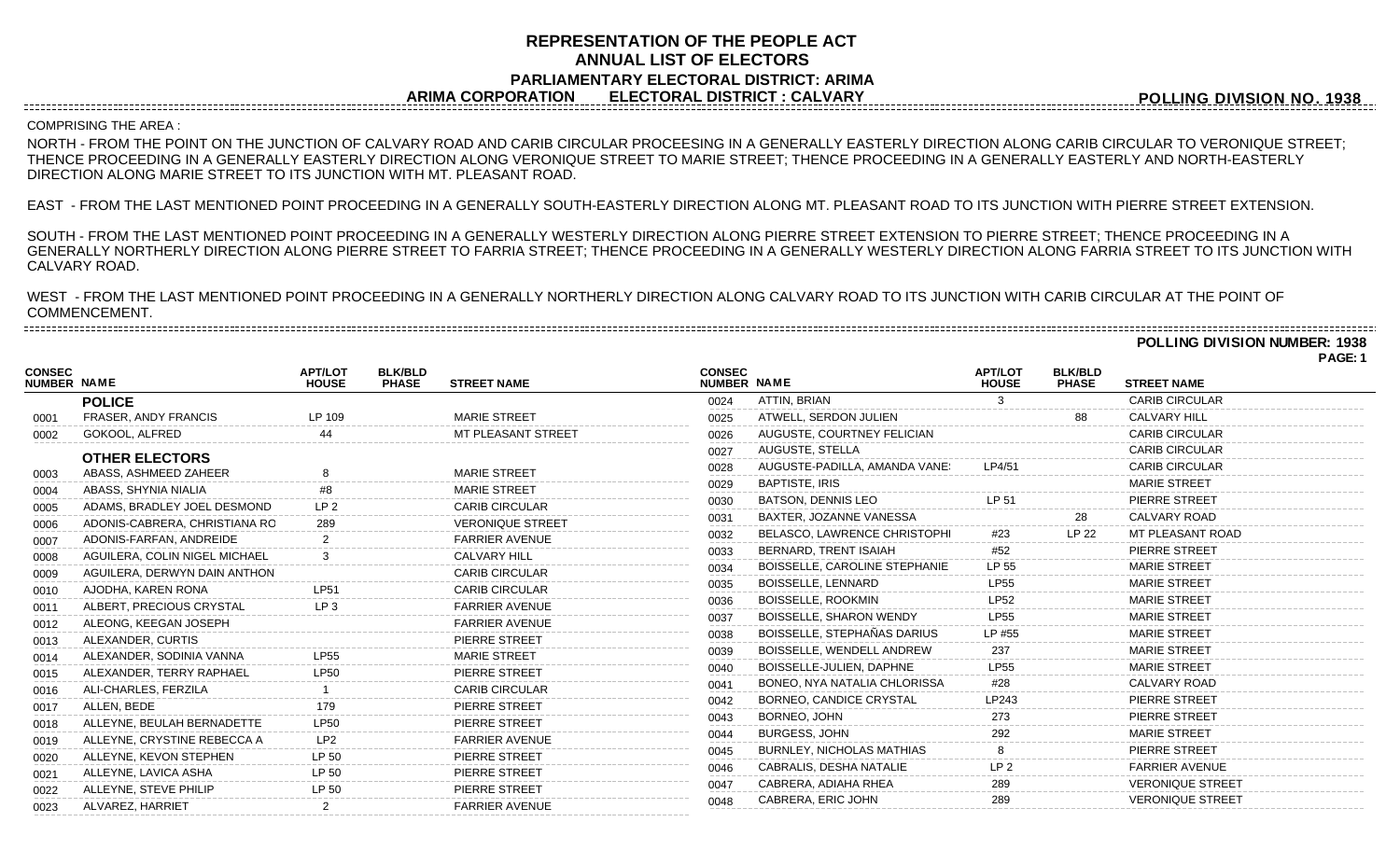| <b>CONSEC</b>      |                                | <b>APT/LOT</b>  | <b>BLK/BLD</b>  |                         | <b>CONSEC</b> |                                   | <b>APT/LOT</b>  | <b>BLK/BLD</b>       |                         | PAGE: 2 |
|--------------------|--------------------------------|-----------------|-----------------|-------------------------|---------------|-----------------------------------|-----------------|----------------------|-------------------------|---------|
| <b>NUMBER NAME</b> |                                | <b>HOUSE</b>    | <b>PHASE</b>    | <b>STREET NAME</b>      | NUMBER NAME   |                                   | <b>HOUSE</b>    | <b>PHASE</b>         | <b>STREET NAME</b>      |         |
| 0049               | CABRERA, JAMILA AISHA          | 289             |                 | <b>VERONIQUE STREET</b> | 0093          | CHARLES, MALDINI KYLE JAPHIA M    | LP 51 W         |                      | <b>CARIB CIRCULAR</b>   |         |
| 0050               | CABRERA, MARIA CHRISTIANA      | 289             |                 | <b>VERONIQUE STREET</b> | 0094          | <b>CHARLES, MARGARET</b>          | LP <sub>1</sub> |                      | <b>CARIB CIRCULAR</b>   |         |
| 0051               | CALDERON, ANIKA JADE           | LP77            |                 | <b>CARIB CIRCULAR</b>   | 0095          | CHARLES, RAY ANTHONY              | 70              |                      | <b>CALVARY HILL</b>     |         |
| 0052               | CALDERON, BERNESE              | <b>LP 77</b>    |                 | <b>CARIB CIRCULAR</b>   | 0096          | CHARLES, ROMA SIEDAH MARIA        | LP7             |                      | <b>CARIB CIRCULAR</b>   |         |
| 0053               | CALDERON, KIMBERLEINE ESTHER   |                 |                 | <b>CARIB CIRCULAR</b>   | 0097          | <b>CHARLES, STEVE</b>             | LP01            |                      | <b>CARIB CIRCULAR</b>   |         |
| 0054               | CALDERON, ROXANNE ALICIA       | LP77            |                 | <b>CARIB CIRCULAR</b>   | 0098          | CHARLES, THECLA                   | LP3             |                      | <b>CARIB CIRCULAR</b>   |         |
| 0055               | CALDERON, VERNON KAREEM        |                 | <b>LP77</b>     | <b>CARIB CIRCULAR</b>   | 0099          | CHARLES-FRANCIS, TESSA RACHAI     | LP8             |                      | <b>MARIE STREET</b>     |         |
| 0056               | CALLENDER, AALIYAH REKELLE FAI | 29              |                 | PIERRE STREET           | 0100          | CLEMENT, ALPHONSINE LENA          | LP#54           |                      | <b>FARRIER AVENUE</b>   |         |
| 0057               | CALLENDER, AMANDA GISELLE J    | #29             | LP 50           | MT PLEASANT ROAD        | 0101          | COOPER, ARIEL LILISHA DINISHA     | #53             |                      | <b>MARIE STREET</b>     |         |
| 0058               | CALLENDER, CARLTON CELESTINE   | 29              |                 | <b>FARRIER AVENUE</b>   | 0102          | COOPER, DIN KALONJI               | LP 53           |                      | <b>FARRIER AVENUE</b>   |         |
| 0059               | CALLENDER, DEREK               | 29              |                 | <b>FARRIER AVENUE</b>   | 0103          | COOPER, KEISHA PATRICIA           |                 |                      | <b>FARRIER AVENUE</b>   |         |
| 0060               | CALLENDER, JUDY                | 29              |                 | <b>FARRIER AVENUE</b>   | 0104          | COOPER, KWASI KEVIN               | <b>LP50</b>     |                      | MT PLEASANT ROAD        |         |
| 0061               | CALLENDER, MARLON              | 29              |                 | <b>FARRIER AVENUE</b>   | 0105          | COPEL, RICARDO                    | LP59            |                      | <b>MARIE STREET</b>     |         |
| 0062               | CALLENDER, PETER               | 29              |                 | <b>FARRIER AVENUE</b>   | 0106          | CORBIN, CADEN JABARI              | 293             |                      | <b>VERONIQUE STREET</b> |         |
| 0063               | CALLENDER, SYBIL               | 29              |                 | <b>FARRIER AVENUE</b>   | 0107          | <b>CORBIN, HENRY JOEL</b>         | LOT221          |                      | <b>MARIE STREET</b>     |         |
| 0064               | CALLENDER, YOLANDE MERLE       | LP 56           |                 | <b>MARIE STREET</b>     | 0108          | CRAIG, KEGAN                      |                 |                      | <b>MARIE STREET</b>     |         |
| 0065               | CALLENDER-GUEVARRA, JOANNA F   | 29              |                 | <b>FARRIER AVENUE</b>   | 0109          | CRAIG, RYAN                       | LP6A            |                      | <b>MARIE STREET</b>     |         |
| 0066               | CARIMBOCAS, DAVE GODFREY       | 6               |                 | FARRIER AVENUE          | 0110          | CRAWFORD, IDA                     | 5               |                      | <b>FARRIER AVENUE</b>   |         |
| 0067               | CARIMBOCAS, MARIE OLIVE        | LP 54-6         |                 | MT PLEASANT ROAD        | 0111          | CRAWFORD, SHERWIN LUCIANO         |                 | 5                    | <b>FARRIER AVENUE</b>   |         |
| 0068               | CARIMBOCAS, OTIS ROBERT        | LP54-6          |                 | <b>MT PLEASANT ROAD</b> | 0112          | CRAWFORD, SHONIQ AALIYAH          |                 |                      | <b>FARRIER AVENUE</b>   |         |
| 0069               | CARTER, RICKY                  |                 |                 | <b>CARIB CIRCULAR</b>   | 0113          | <b>CRUICKSHANK, AVRIL</b>         | 5               |                      | <b>CARIB CIRCULAR</b>   |         |
| 0070               | CASTILLO, KESEAN AKEAL         | 5               |                 | <b>CARIB CIRCULAR</b>   | 0114          | CRUICKSHANK, EVERARD LAWREN       |                 | LP1                  | <b>CARIB CIRCULAR</b>   |         |
| 0071               | CASTILLO, KIANNO AKEEM         | #5              | LP <sub>1</sub> | <b>CARIB CIRCULAR</b>   | 0115          | CURNARD, SYLVIA                   | 44              |                      | MT PLEASANT ROAD        |         |
| 0072               | CASTILLO, KIMLAN JUNE          | 5               |                 | <b>CARIB CIRCULAR</b>   | 0116          | <b>CURNARD, THEOPHILUS ROBERT</b> | 44              |                      | MT PLEASANT ROAD        |         |
| 0073               | CASTILLO, LESLEY-ANNE EVE      | 5               |                 | <b>CARIB CIRCULAR</b>   | 0117          | D'ANDRADE, ANTONIO DALE           | LP 25           |                      | MT PLEASANT ROAD        |         |
| 0074               | CASTILLO, SAFIYA AKILAH LOUISE | LP 55           |                 | <b>MARIE STREET</b>     | 0118          | DANIEL-CHARLES, VANESSA CARLA     | <b>LP55</b>     |                      | <b>MARIE STREET</b>     |         |
| 0075               | CASTILLO NOREIGA, KIMBERLEY L  | 5               |                 | <b>CARIB CIRCULAR</b>   | 0119          | DE GAZON, ANANDA JEANEINE         | <b>LP52</b>     |                      | <b>FARRIER AVENUE</b>   |         |
| 0076               | CASTILLO-BERNARD, ALANA        | 5               |                 | <b>CARIB CIRCULAR</b>   | 0120          | DE GAZON-LEGAY, SHARLENE A        | <b>LP52</b>     |                      | <b>FARRIER AVENUE</b>   |         |
| 0077               | CHANCE, KALISHA JAMAYA         | #8              |                 | <b>MARIE STREET</b>     | 0121          | DE VERTEUIL, ANTON JUNIOR         |                 |                      | <b>MARIE STREET</b>     |         |
| 0078               | CHARLERIE, JOSANNE ANDREA      | #52             |                 | PIERRE STREET           | 0122          | DE VERTEUIL, KATONYA JOSANNE      |                 |                      | <b>MARIE STREET</b>     |         |
| 0079               | CHARLERIE, JUSTIN ANTHONY      | LP52            | 13              | PIERRE STREET           | 0123          | DE VERTEUIL-ABASS, JOANNE B       |                 |                      | <b>MARIE STREET</b>     |         |
| 0080               | CHARLES, ADRIAN ISIDORE EDDY   | LP 52           |                 | <b>FARRIER AVENUE</b>   | 0124          | DEORAJ, NATALIE MICHELLE          | LP <sub>2</sub> |                      | <b>FARRIER AVENUE</b>   |         |
| 0081               | CHARLES, ALVON                 | <b>LP54</b>     |                 | PIERRE STREET           | 0125          | DIDIER, BRIAN ROBERT              |                 |                      | PIERRE STREET           |         |
| 0082               | <b>CHARLES, ANDREA</b>         | <b>LP52</b>     |                 | <b>FARRIER AVENUE</b>   | 0126          | DIDIER, NICHOLAS VINCENT          | LP29            |                      | MT PLEASANT ROAD        |         |
| 0083               | CHARLES, ANTHONY QUIN          | LP1             |                 | <b>CARIB CIRCULAR</b>   | 0127          | DOOKIE, KATHYANN                  | LP <sub>1</sub> |                      | <b>CARIB CIRCULAR</b>   |         |
| 0084               | <b>CHARLES, BERNARD</b>        | <b>LP51</b>     |                 | CARIB CIRCULAR          | 0128          | ECCLES, JOSEPH                    | 17              |                      | MT PLEASANT ROAD        |         |
| 0085               | CHARLES, EMERSON REINALDO J    | <b>LP57</b>     |                 | <b>CARIB CIRCULAR</b>   | 0129          | EVANS, ANTHON ANTHONY             | <b>LP53</b>     |                      | <b>FARRIER AVENUE</b>   |         |
| 0086               | CHARLES, ENRIQUE MALLUCHI S E  | LP <sub>2</sub> |                 | <b>CARIB CIRCULAR</b>   | 0130          | <b>EVANS, ANTHONY</b>             | LP533           |                      | <b>MARIE STREET</b>     |         |
| 0087               | CHARLES, JOHN                  | <b>LP51</b>     |                 | CARIB CIRCULAR          | 0131          | <b>EVANS, BERNARD</b>             | LP53-33         |                      | <b>MARIE STREET</b>     |         |
| 0088               | CHARLES, JULIAN                | LP 01           |                 | <b>CARIB CIRCULAR</b>   | 0132          | EVANS, EZRA JEREMY ANDERSON       | LP 58           |                      | <b>FARRIER AVENUE</b>   |         |
| 0089               | CHARLES, KEEFA LAVINA          |                 | # 8             | <b>MARIE STREET</b>     | 0133          | EVANS, LEAH NATALIA               | 150             |                      | <b>VERONIQUE STREET</b> |         |
| 0090               | CHARLES, KEEVAN ANTHONY        | 8               |                 | <b>MARIE STREET</b>     | 0134          | EVANS, RACHEAL JORDANNA           | LP40            |                      | <b>FARRIER AVENUE</b>   |         |
| 0091               | CHARLES, KELBERT PETER         | <b>LP55</b>     |                 | <b>MARIE STREET</b>     | 0135          | FARFAN, ALEXANDER                 |                 |                      | <b>FARRIER AVENUE</b>   |         |
| 0092               | CHARLES, KUREEN KAREEN         | 8               |                 | <b>MARIE STREET</b>     | 0136          | FARFAN, BRENDON MARLON            |                 | 2A<br>$\overline{2}$ | PIERRE STREET           |         |
|                    |                                |                 |                 |                         |               |                                   |                 |                      |                         |         |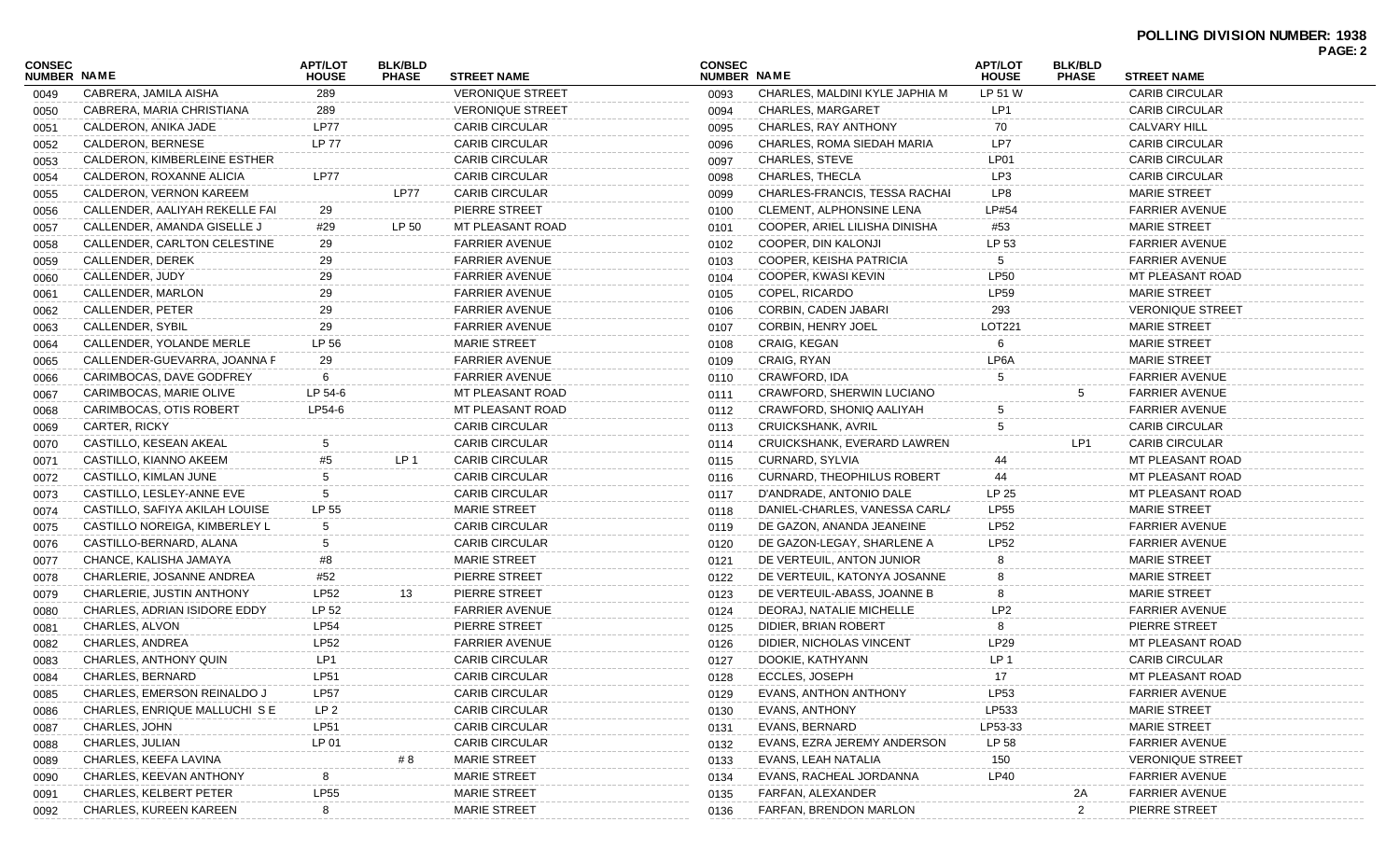## **POLLING DIVISION NUMBER: 1938 PAGE: 3**

|                              |                                |                                |                                |                         |                                     |                                |                                |                                |                       | <b>PAUL J</b> |
|------------------------------|--------------------------------|--------------------------------|--------------------------------|-------------------------|-------------------------------------|--------------------------------|--------------------------------|--------------------------------|-----------------------|---------------|
| CONSEC<br><b>NUMBER NAME</b> |                                | <b>APT/LOT</b><br><b>HOUSE</b> | <b>BLK/BLD</b><br><b>PHASE</b> | <b>STREET NAME</b>      | <b>CONSEC</b><br><b>NUMBER NAME</b> |                                | <b>APT/LOT</b><br><b>HOUSE</b> | <b>BLK/BLD</b><br><b>PHASE</b> | <b>STREET NAME</b>    |               |
| 0137                         | FARFAN, DWAYNE ARNOLD R        | 29                             |                                | <b>FARRIER AVENUE</b>   | 0181                                | GUEVARA, PEACHES PSYCHE        | LP 42                          |                                | CALVARY ROAD          |               |
| 0138                         | FARFAN, GEORGIANA              | 29                             |                                | <b>FARRIER AVENUE</b>   | 0182                                | HARRIS, COURTNEY ALLI-MARIE    | 52                             |                                | <b>FARRIER AVENUE</b> |               |
| 0139                         | FARFAN, JOEL JOSIAH            | LP 29                          |                                | <b>FARRIER AVENUE</b>   | 0183                                | HARRIS, JAHIRA MICHAELA        | -5                             |                                | <b>CARIB CIRCULAR</b> |               |
| 0140                         | FARFAN, ROY                    | 29                             |                                | MT PLEASANT ROAD        | 0184                                | HARRIS, KELVIN STEPHEN         | #37                            |                                | <b>FARRIER AVENUE</b> |               |
| 0141                         | FARFAN, TINEKA KIMFA           | #2                             |                                | <b>FARRIER AVENUE</b>   | 0185                                | HARRIS, MARTHA                 | LP <sub>1</sub>                |                                | <b>CARIB CIRCULAR</b> |               |
| 0142                         | FELMIN, ALANA TASHA            | LP8                            |                                | <b>MARIE STREET</b>     | 0186                                | HENRY, CORNELIUS               |                                |                                | <b>CARIB CIRCULAR</b> |               |
| 0143                         | FELMIN, CYIAN TENISHA          | 8                              |                                | <b>MARIE STREET</b>     | 0187                                | HERNANDEZ, CASANDRA CINDY      | LP 51                          |                                | <b>CARIB CIRCULAR</b> |               |
| 0144                         | FELMIN, JANELLE REANNE         | LP8                            |                                | <b>MARIE STREET</b>     | 0188                                | HERREIRA, ANN MARIE            | 45                             | LP 32                          | MT PLEASANT ROAD      |               |
| 0145                         | FELMIN, KENNY                  | 8                              |                                | <b>MARIE STREET</b>     | 0189                                | HOLDER, CRYSTAL RHODA AVIONN   | #2                             |                                | <b>FARRIER AVENUE</b> |               |
| 0146                         | FELMIN, LISA MARSHA            | LP8                            |                                | <b>MARIE STREET</b>     | 0190                                | HOMER, CHRISTINA ANN-MARIE     |                                | 87                             | CALVARY ROAD          |               |
| 0147                         | FELMIN, T'SHURA JEANNE         | 8                              |                                | <b>MARIE STREET</b>     | 0191                                | HOMER, STACEY CRYSTAL          | 87                             |                                | CALVARY ROAD          |               |
| 0148                         | FLORES, SIMONE DONNA DENISE    | LP34 #87                       |                                | CALVARY ROAD            | 0192                                | HUGGINS, LENROY JABARI         | LP 54                          |                                | <b>CARIB CIRCULAR</b> |               |
| 0149                         | FORGENIE, RATTICK              | LOT 88                         |                                | CALVARY HILL            | 0193                                | <b>ISAAC, LAILA LORRAINE</b>   | LP31                           |                                | MT PLEASANT ROAD      |               |
| 0150                         | FOURNILLIER, ANDREW GARY       | LP1                            |                                | <b>CARIB CIRCULAR</b>   | 0194                                | JACKSON, KODDISHA VIDA MIRIAM  | LP 26                          |                                | MT PLEASANT ROAD      |               |
| 0151                         | FRANCOIS, SHAWNELL MIKIESHA    | #8                             |                                | <b>MARIE STREET</b>     | 0195                                | JACOBS-STUART, AQUANELLA R     | 79                             |                                | <b>CARIB CIRCULAR</b> |               |
| 0152                         | FRANK, LENNOX WOLFGANG DAVID   |                                | 288                            | <b>VERONIQUE STREET</b> | 0196                                | JAGOO, KERLEEN                 | 140                            |                                | MT PLEASANT ROAD      |               |
| 0153                         | FRANK, XARIA JADYN             | #7                             |                                | <b>VERONIQUE STREET</b> | 0197                                | JAMES, GARVIN                  | 29                             |                                | MT PLEASANT ROAD      |               |
| 0154                         | FRASER-NOREIGA, WENDY SUSAN    | LP 52                          |                                | PIERRE STREET           | 0198                                | JEMMOTT, LISELLE TAMICA        |                                | LP52                           | <b>MARIE STREET</b>   |               |
| 0155                         | GALERA, BASIL                  |                                |                                | <b>MARIE STREET</b>     | 0199                                | JOHN, JENNIFER DEORANI         | 72                             |                                | CALVARY ROAD          |               |
| 0156                         | GALINDO, JENNA PHEBEY PERRYLY  | 33                             |                                | MT PLEASANT ROAD        | 0200                                | JOHN, KATHLEEN PRETTY LYN      | 31                             |                                | MT PLEASANT ROAD      |               |
| 0157                         | GARCIA, ANEISHA DAISHA SHELLY. | LP 8                           |                                | <b>MARIE STREET</b>     | 0201                                | JOSEPH, EVANS CHRISTOPHER      | LP53                           |                                | <b>FARRIER AVENUE</b> |               |
| 0158                         | GARCIA, ANGELA MANUELITA       | LP8                            |                                | <b>MARIE STREET</b>     | 0202                                | JOSEPH, SIMONE ANALISIA        |                                | 88                             | <b>CALVARY HILL</b>   |               |
| 0159                         | GARCIA, ANN-MARIE MARSHA       | LP8                            |                                | <b>MARIE STREET</b>     | 0203                                | JOSEPH, WILSON                 | <b>LP55</b>                    |                                | <b>MARIE STREET</b>   |               |
| 0160                         | GARCIA, ANTHONY GERARD PANCH   | LP8                            |                                | <b>MARIE STREET</b>     | 0204                                | KHAN, TIFFANY AMANDA           | LP 30                          |                                | MT PLEASANT ROAD      |               |
| 0161                         | GARCIA, GABRAL                 | LP19                           |                                | MT PLEASANT ROAD        | 0205                                | KING, AFYIA NIA                |                                | <b>LP52</b>                    | <b>FARRIER AVENUE</b> |               |
| 0162                         | GARCIA, JOEL MICHAEL           | LP 50                          |                                | MT PLEASANT ROAD        | 0206                                | KING, ARLENE ANIKA             | LP1                            |                                | <b>CARIB CIRCULAR</b> |               |
| 0163                         | GARCIA, LIMA MARTINA           | LP8                            |                                | <b>MARIE STREET</b>     | 0207                                | KNIGHTS, BARRY IAN PETER       | 23                             |                                | MT PLEASANT ROAD      |               |
| 0164                         | GARCIA, MARTHA                 | LP <sub>8</sub>                |                                | <b>MARIE STREET</b>     | 0208                                | KNIGHTS, CAMILLE RIA LATOYA    | 23                             |                                | MT PLEASANT ROAD      |               |
| 0165                         | GARCIA, SHELLYANN JANELLE R    | LP8                            |                                | <b>MARIE STREET</b>     | 0209                                | KNIGHTS, CHARLENE ROSE ANN     | 23                             |                                | MT PLEASANT ROAD      |               |
| 0166                         | GHANY, CHERYL-ANN ENID         |                                |                                | <b>MARIE STREET</b>     | 0210                                | KNIGHTS, JOSEPH ANTHONY JOHN   | 23                             |                                | MT PLEASANT ROAD      |               |
| 0167                         | GHANY, SHAHEED ANTON C         |                                |                                | <b>MARIE STREET</b>     | 0211                                | KNIGHTS, MARISIA CEOAN         | 23                             |                                | MT PLEASANT ROAD      |               |
| 0168                         | GHANY, SHAZAM                  |                                |                                | <b>MARIE STREET</b>     | 0212                                | KNIGHTS, MICHAEL               | 23                             |                                | MT PLEASANT ROAD      |               |
| 0169                         | GIBBS, FRANCIS CURTIS          | #223                           |                                | <b>MARIE STREET</b>     | 0213                                | KNIGHTS, MICHAELA KEVIA NAOMI  | 23                             | LP22                           | MT PLEASANT ROAD      |               |
| 0170                         | GODEN, PETER                   |                                |                                | <b>FARRIER AVENUE</b>   | 0214                                | KNIGHTS-WILLIAMS, LOU ANN LAUR | 23                             |                                | MT PLEASANT ROAD      |               |
| 0171                         | GOKOOL, ANGELIQUE PENNY        | 44                             |                                | MT PLEASANT ROAD        | 0215                                | LAURENT, TAMARA LAURA-LEE D    | LP351                          |                                | <b>CARIB CIRCULAR</b> |               |
| 0172                         | GOKOOL, BRIAN ANTHONY          | <b>LP44</b>                    |                                | MT PLEASANT ROAD        | 0216                                | LAYNE, LESTER JEROME           |                                |                                | <b>MARIE STREET</b>   |               |
| 0173                         | GOKOOL, CHARMAINE NUTAN        | 44                             |                                | MT PLEASANT ROAD        | 0217                                | LAYNE, MARION CHARMAINE        |                                |                                | <b>MARIE STREET</b>   |               |
| 0174                         | GOMEZ, K'DERE LEE              | 88                             |                                | <b>CALVARY ROAD</b>     | 0218                                | LAYNE, PETER                   |                                |                                | <b>MARIE STREET</b>   |               |
| 0175                         | GONZALES, MARCELL JOHN         | 29                             |                                | MT PLEASANT ROAD        | 0219                                | LAYNE, RODNEY GERARD           |                                |                                | <b>MARIE STREET</b>   |               |
| 0176                         | GONZALES, MELANIE VANESSA      | 52                             |                                | <b>FARRIER AVENUE</b>   | 0220                                | LEWIS, KALISA YOLANDA          | LP 55                          |                                | <b>MARIE STREET</b>   |               |
| 0177                         | <b>GRANT, LEEAH NICOLLETTE</b> | 88                             |                                | <b>CALVARY ROAD</b>     | 0221                                | LEWIS, KEITH                   |                                |                                | <b>CARIB CIRCULAR</b> |               |
| 0178                         | GUERRA, DERON SELWYN JUNIOR    |                                |                                | <b>CARIB CIRCULAR</b>   | 0222                                | LEWIS, YVONNE                  |                                |                                | <b>CARIB CIRCULAR</b> |               |
| 0179                         | GUEVARA, JULIANA               | LP34                           |                                | <b>CALVARY HILL</b>     | 0223                                | LEZAMA, KIANA MARIE            | LP51                           |                                | <b>FARRIER AVENUE</b> |               |
| 0180                         | GUEVARA, LYDIA                 | LP33                           |                                | CALVARY ROAD            | 0224                                | LEZAMA, LILLIAN MARY           | #7                             |                                | PIERRE STREET         |               |
|                              |                                |                                |                                |                         |                                     |                                |                                |                                |                       |               |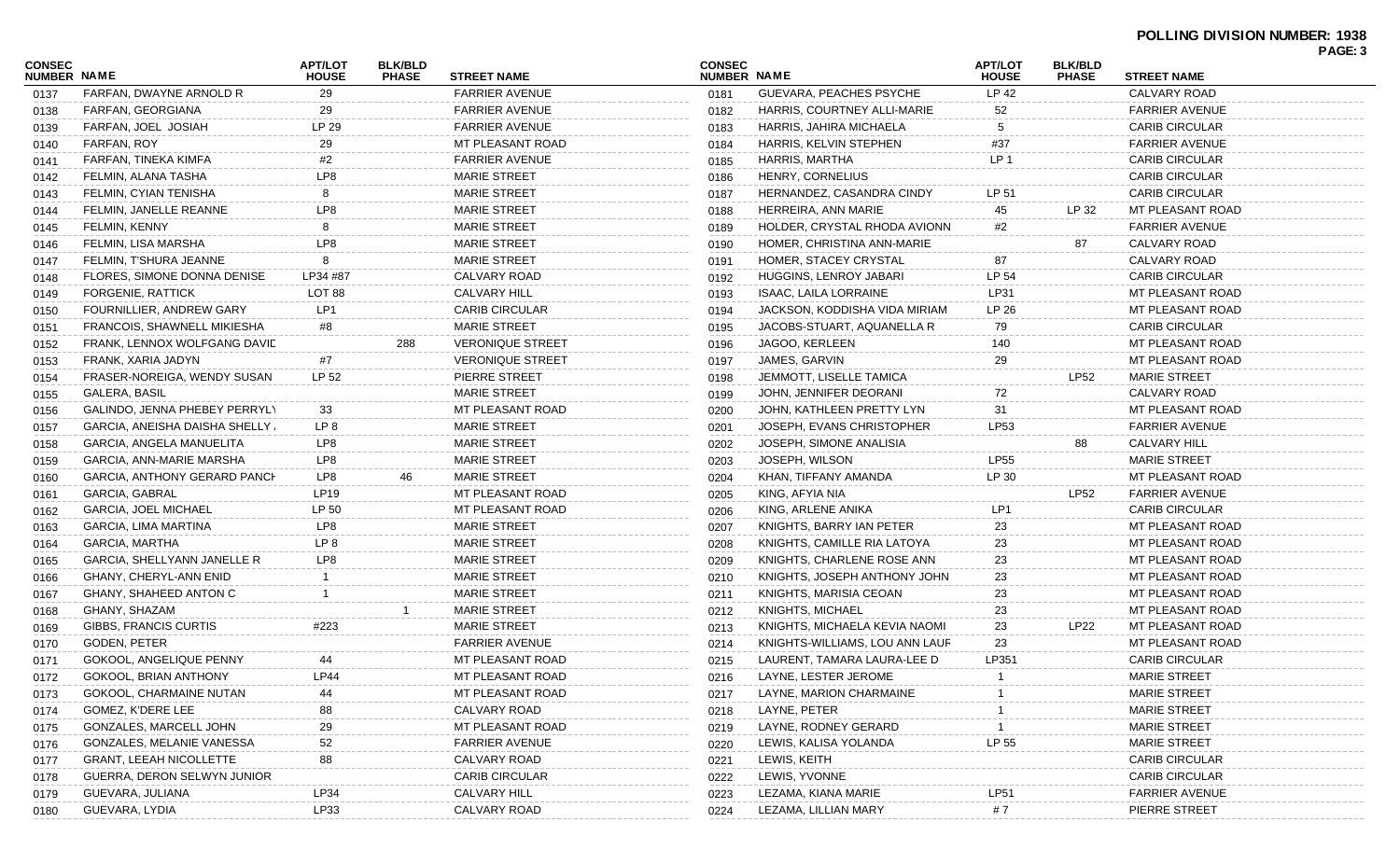| <b>CONSEC</b> |                                | <b>APT/LOT</b>    | <b>BLK/BLD</b>  |                         | <b>CONSEC</b>      |                                | <b>APT/LOT</b>  | <b>BLK/BLD</b>  |                         | PAGE: 4 |
|---------------|--------------------------------|-------------------|-----------------|-------------------------|--------------------|--------------------------------|-----------------|-----------------|-------------------------|---------|
| NUMBER NAME   |                                | <b>HOUSE</b>      | <b>PHASE</b>    | <b>STREET NAME</b>      | <b>NUMBER NAME</b> |                                | <b>HOUSE</b>    | <b>PHASE</b>    | <b>STREET NAME</b>      |         |
| 0225          | LIVERPOOL, SOPHONIUS JUDY K    | 25                |                 | <b>FARRIER AVENUE</b>   | 0269               | NORIEGA, JOSIAH SIMON          | LP1             |                 | <b>CARIB CIRCULAR</b>   |         |
| 0226          | LOCTOR, ALSTON BIRCH           | 29                |                 | MT PLEASANT ROAD        | 0270               | NORIEGA, SHANIAH JOVANA        | LP1             |                 | <b>CARIB CIRCULAR</b>   |         |
| 0227          | LONG, FRED JUNIOR              | LP 53             |                 | <b>FARRIER AVENUE</b>   | 0271               | NORIEGA, SIMON                 | LP 11           |                 | <b>CARIB CIRCULAR</b>   |         |
| 0228          | LOPEZ, CHRISTIANA              | <b>LP87</b>       |                 | CALVARY ROAD            | 0272               | NORVILLE, JASON KENDALL GARVII | <b>LP24</b>     |                 | PIERRE STREET           |         |
| 0229          | LOPEZ, JOHN ANSELMO            |                   | LP <sub>7</sub> | <b>CARIB CIRCULAR</b>   | 0273               | OLIVIERI, JACINTA ELIZABETH    | 285             |                 | <b>FARRIER AVENUE</b>   |         |
| 0230          | LOPEZ, KENNEDY MIGUEL          | LP7               |                 | <b>CARIB CIRCULAR</b>   | 0274               | OLIVIERI, JUSTIN DAVID         |                 | 23 A            | <b>FARRIER AVENUE</b>   |         |
| 0231          | LOPEZ, KIEL JOSHUA JAHIEM      | #29               |                 | PIERRE STREET           | 0275               | PALMISTE-JOSEPH, GAIL ROSALIE  | LP53            | 33              | <b>FARRIER AVENUE</b>   |         |
| 0232          | LOPEZ, KRISTOFOR RENRICK       | 17                |                 | MT PLEASANT ROAD        | 0276               | PANTOJA, MARIO EDD             |                 |                 | <b>MARIE STREET</b>     |         |
| 0233          | LOPEZ, LORI JESSICA            | LP 52             |                 | PIERRE STREET           | 0277               | PARK, MEKEAL MARVIN            | 5               |                 | <b>CARIB CIRCULAR</b>   |         |
| 0234          | LOPEZ, TYLER JOHN              | LP 52             |                 | PIERRE STREET           | 0278               | PHILLIP, AKIELA VICTORIA       | 45              | LP 32           | MT PLEASANT ROAD        |         |
| 0235          | MADEIRA, DAVID                 | LP6A              |                 | <b>MARIE STREET</b>     | 0279               | PHILLIP, AKILAH NAYO           | 88              |                 | CALVARY ROAD            |         |
| 0236          | MADEIRA, DEON TIMOTHY          | LP A6             |                 | <b>FARRIER AVENUE</b>   | 0280               | PHILLIP, JUDY THOMASIN         | 45              | LP 32           | MT PLEASANT ROAD        |         |
| 0237          | MADEIRA, FRANCISCA UGINIA      | LP <sub>6</sub> A |                 | <b>MARIE STREET</b>     | 0281               | PHILLIP, MICHELLE DENISE       | 136             |                 | MT PLEASANT ROAD        |         |
| 0238          | MADEIRA, MERVYN PIUS           | LP 55             |                 | <b>MARIE STREET</b>     | 0282               | PHILLIP, STEFFON MARK          |                 | 27              | MT PLEASANT ROAD        |         |
| 0239          | MADEIRA, PETER                 | LP A6             |                 | <b>MARIE STREET</b>     | 0283               | PIERRE, GLENDA HELEN           | <b>LP50</b>     |                 | PIERRE STREET           |         |
| 0240          | <b>MADEIRA, RICHIE MICHAEL</b> | LP A 6            |                 | <b>MARIE STREET</b>     | 0284               | PIERRE. JOSELLE SADE           | LP 52           |                 | PIERRE STREET           |         |
| 0241          | MADEIRA, SHANICE NADINE B      | #86               |                 | <b>CALVARY HILL</b>     | 0285               | PIERRE, MEISHA KIZI-ANNE D     |                 |                 | <b>CARIB CIRCULAR</b>   |         |
| 0242          | MADEIRA, STEPHEN               | LPA6              |                 | <b>FARRIER AVENUE</b>   | 0286               | PIERRE-LAYNE, LORNA            |                 |                 | <b>MARIE STREET</b>     |         |
| 0243          | MAHARAJ-NORIEGA, JOANNA        | LP1               |                 | <b>CARIB CIRCULAR</b>   | 0287               | POPE, KESTER JUNIOR            |                 |                 | <b>MARIE STREET</b>     |         |
| 0244          | MALCHAN, KELON ANTHONY         | LP 51             |                 | <b>CARIB CIRCULAR</b>   | 0288               | RAGBIR, REBEKAH JOCHEBED       | LP 55           |                 | <b>MARIE STREET</b>     |         |
| 0245          | MALCHAN, RUTH ORNELLA          | 55                |                 | <b>FARRIER AVENUE</b>   | 0289               | RALPH, KEWAN                   | LP9             |                 | <b>MARIE STREET</b>     |         |
| 0246          | MALCHAN-ALVAREZ, GERMAIN       | LP <sub>2</sub>   |                 | <b>FARRIER AVENUE</b>   | 0290               | RAMDASS, ANIL RENALDO          |                 |                 | <b>CARIB CIRCULAR</b>   |         |
| 0247          | MANNETTE, ARAH DAVID           | 26                |                 | <b>CARIB CIRCULAR</b>   | 0291               | RAMPAUL, ROCKEY RON            | LP 53           |                 | <b>FARRIER AVENUE</b>   |         |
| 0248          | MANNETTE, JERRY JOHN           | 26                |                 | <b>CALVARY HILL</b>     | 0292               | RAYMOND, ANNIE                 | <b>LP51</b>     |                 | CALVARY ROAD            |         |
| 0249          | MANNETTE, LEO                  | 26                |                 | <b>CARIB CIRCULAR</b>   | 0293               | RAYMOND, CARLOS HAYDEN         | <b>LP54</b>     |                 | <b>CARIB CIRCULAR</b>   |         |
| 0250          | MANNETTE, NATALIA              | #26               |                 | <b>CARIB CIRCULAR</b>   | 0294               | RAYMOND, DENEIL DIXIEANN       | <b>LP51</b>     |                 | <b>CARIB CIRCULAR</b>   |         |
| 0251          | MANNETTE, PHAREZ LEON          | 26                |                 | <b>CARIB CIRCULAR</b>   | 0295               | RAYMOND, GLORIA GREGORIA       |                 |                 | <b>CARIB CIRCULAR</b>   |         |
| 0252          | MARTIN, CIPRIANI               | 132               |                 | MT PLEASANT STREET      | 0296               | RAYMOND, ISHMAEL CLAIRBORNE    | LP 51           |                 | <b>CARIB CIRCULAR</b>   |         |
| 0253          | MC NICOL, SCHENELLE RACHAEL S  | LP 51             |                 | PIERRE STREET           | 0297               | RAYMOND, JEMEL CARLOS          | LP 51           |                 | <b>CARIB CIRCULAR</b>   |         |
| 0254          | MEYER, MARION                  | LP 533            |                 | <b>CALVARY HILL</b>     | 0298               | RAYMOND, KEITH LOUIS           | <b>LP51</b>     |                 | CALVARY ROAD            |         |
| 0255          | MOHAMMED, HAFFIZA NOOROON      | <b>LP55</b>       |                 | <b>FARRIER AVENUE</b>   | 0299               | RAYMOND, KESTON CHARLES        | <b>LP51</b>     |                 | <b>FARRIER AVENUE</b>   |         |
| 0256          | MOHAMMED, NEIL NAEEM           | LP 57             |                 | <b>MARIE STREET</b>     | 0300               | RAYMOND, LARRY JOHN            | <b>LP51</b>     |                 | <b>FARRIER AVENUE</b>   |         |
| 0257          | MONROE-FRANK, STACY MARCIA     | 288               |                 | <b>VERONIQUE STREET</b> | 0301               | RAYMOND, WENCELAUS LAURENCI    | <b>LP51</b>     |                 | <b>FARRIER AVENUE</b>   |         |
| 0258          | MORENO, CALVIN                 | LP <sub>1</sub>   |                 | <b>CARIB CIRCULAR</b>   | 0302               | RAYMOND-MORENO, CINDY MELISS   | <b>LP54</b>     |                 | <b>CARIB CIRCULAR</b>   |         |
| 0259          | MORENO, DARIAN AKELL           | LP1               |                 | <b>CARIB CIRCULAR</b>   | 0303               | <b>REYES, AUGUSTUS</b>         | 28              |                 | CALVARY ROAD            |         |
| 0260          | MORENO, FLORENCE DEBORAH       | LP1               |                 | <b>CARIB CIRCULAR</b>   | 0304               | REYES, JESSE RANDY             | 28              |                 | CALVARY ROAD            |         |
| 0261          | MORENO, KIRWYN ROCKY           | LP <sub>5</sub>   |                 | <b>FARRIER AVENUE</b>   | 0305               | REYES, LISA JULIA              | <b>LP50</b>     |                 | <b>CALVARY HILL</b>     |         |
| 0262          | MUNGROO, IAN                   | 23                |                 | MT PLEASANT ROAD        | 0306               | <b>REYES, PRECIOUS BRIDGET</b> | 28              |                 | <b>CALVARY ROAD</b>     |         |
| 0263          | MURRAY-EVANS, GLENA IRIS       | LP53              |                 | <b>FARRIER AVENUE</b>   | 0307               | REYES, RICHIE KENDALL          |                 |                 | <b>CALVARY HILL</b>     |         |
| 0264          | NOREIGA, CAROLYN               | <b>LP51</b>       |                 | <b>CARIB CIRCULAR</b>   | 0308               | RICHARDS, KEISHA DIONNE        |                 | LP <sub>2</sub> | <b>CARIB CIRCULAR</b>   |         |
| 0265          | NOREIGA, CHRISTOPHER           | LP1               |                 | <b>CARIB CIRCULAR</b>   | 0309               | RICHARDS, KWESI RANSFORD       | 293             |                 | <b>VERONIQUE STREET</b> |         |
| 0266          | NOREIGA, CHRISTOPHER RICKY     | 51                |                 | <b>CARIB CIRCULAR</b>   | 0310               | RICHARDS-CORBIN, MARLENE M     | LP <sub>5</sub> |                 | <b>FARRIER AVENUE</b>   |         |
| 0267          | NOREIGA, DINEL GAIL-ANN        | LP 55             |                 | <b>MARIE STREET</b>     | 0311               | RICHARDSON, JOANNA RAYANNE     | LP 52           |                 | <b>MARIE STREET</b>     |         |
| 0268          | NOREIGA, EARL ADRIAN           | LP1               |                 | <b>CARIB CIRCULAR</b>   | 0312               | ROBERTSON, NIGEL CHRISTOPHER   | 5               |                 | <b>FARRIER AVENUE</b>   |         |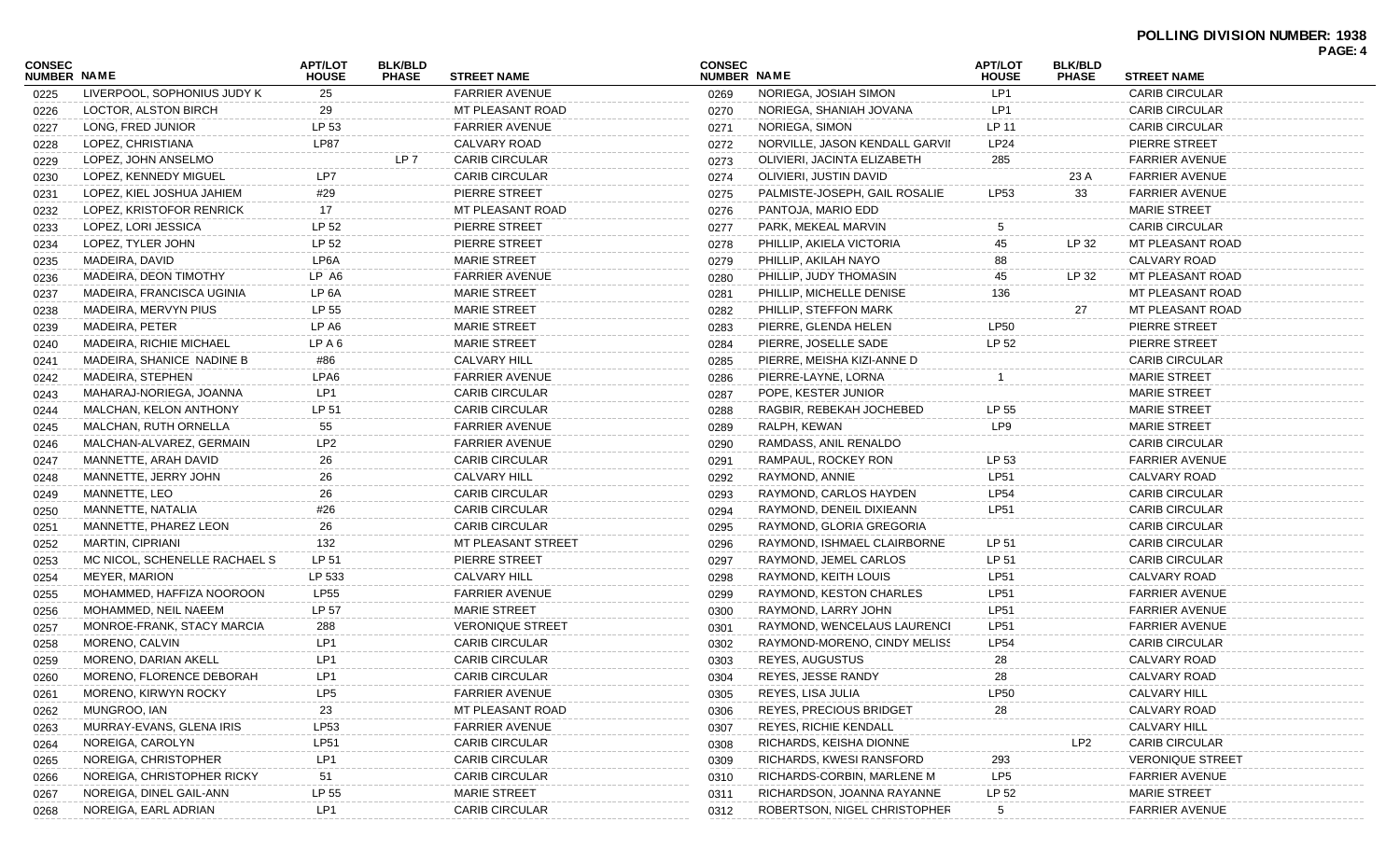| <b>CONSEC</b>      |                                | <b>APT/LOT</b>  | <b>BLK/BLD</b> |                       | <b>CONSEC</b> |                                  | <b>APT/LOT</b>  | <b>BLK/BLD</b> |                         | PAGE: 5 |
|--------------------|--------------------------------|-----------------|----------------|-----------------------|---------------|----------------------------------|-----------------|----------------|-------------------------|---------|
| <b>NUMBER NAME</b> |                                | <b>HOUSE</b>    | <b>PHASE</b>   | <b>STREET NAME</b>    | NUMBER NAME   |                                  | <b>HOUSE</b>    | <b>PHASE</b>   | <b>STREET NAME</b>      |         |
| 0313               | RODRIGUEZ, JASON JUNIOR        | 5               |                | <b>CARIB CIRCULAR</b> | 0357          | STOUTE, KEITH                    | 140             |                | MT PLEASANT ROAD        |         |
| 0314               | RODRIGUEZ, JONATHAN SCIPIO     | LP <sub>5</sub> |                | <b>CARIB CIRCULAR</b> | 0358          | SYLVESTER, CRYSTAL CANDICE       | LP <sub>2</sub> |                | <b>CARIB CIRCULAR</b>   |         |
| 0315               | RODRIGUEZ, NACILLE ASHLEE      | LP53            |                | <b>FARRIER AVENUE</b> | 0359          | SYLVESTER, SHINELLE RAEANNA      | LP <sub>2</sub> |                | <b>CARIB CIRCULAR</b>   |         |
| 0316               | RODRIGUEZ, PATRICIA CAROL      | LP53            |                | <b>FARRIER AVENUE</b> | 0360          | SYLVESTER, STEPHEN               |                 |                | <b>MARIE STREET</b>     |         |
| 0317               | ROMERO, FARRER BETTY           | <b>LP52</b>     |                | PIERRE STREET         | 0361          | THATCHER-CLEMENT, JOY E          | LP 54           |                | <b>FARRIER AVENUE</b>   |         |
| 0318               | ROSS, REYNOLD REMIGUIS         | 7               |                | PIERRE STREET         | 0362          | THOMAS, CLETUS                   | LP <sub>2</sub> |                | <b>CARIB CIRCULAR</b>   |         |
| 0319               | RUIZ, DONNA MARIA              | 7               |                | <b>CARIB CIRCULAR</b> | 0363          | THOMASOS, DILLON LAURENCE        | #140            |                | MT PLEASANT ROAD        |         |
| 0320               | RUIZ, MICHAEL                  | #79             |                | <b>CARIB CIRCULAR</b> | 0364          | TIDD, JOHN TITUS                 |                 | 223            | <b>MARIE STREET</b>     |         |
| 0321               | RUIZ, STANLEY JOHN             | $\overline{7}$  |                | <b>CARIB CIRCULAR</b> | 0365          | TOOLSIE, ANEIL KERON             |                 | 139            | MT PLEASANT ROAD        |         |
| 0322               | SAMAROO, JOYCLIN               | LP31            |                | MT PLEASANT STREET    | 0366          | TOOLSIE, DARRYL GLEN             | 139             |                | MT PLEASANT STREET      |         |
| 0323               | SANTOO, BRENDA LYNTI           | LP53            |                | <b>FARRIER AVENUE</b> | 0367          | TOOLSIE, DIANNE LISA             | 139             |                | MT PLEASANT ROAD        |         |
| 0324               | SATOO, NADINE LILLY            |                 | 226            | <b>MARIE STREET</b>   | 0368          | TOOLSIE, RYAN ARON               | LP139           |                | MT PLEASANT ROAD        |         |
| 0325               | SCOTT, EMILY CHARMAINE         | 87              |                | <b>CALVARY HILL</b>   | 0369          | <b>TORRES, FOSTER</b>            | <b>LP51</b>     |                | <b>MARIE STREET</b>     |         |
| 0326               | SCOTT, MICO SELENA             | LP #31          |                | MT PLEASANT ROAD      | 0370          | TORRES, JUNE                     | LP10            |                | <b>MARIE STREET</b>     |         |
| 0327               | SCOTT, RANSOM WILLET           | LP31            |                | MT PLEASANT ROAD      | 0371          | <b>TORRES, KALA KIMBERLEY</b>    | 28              |                | CALVARY ROAD            |         |
| 0328               | SCOTT, SHAMEY                  | LP 87           |                | <b>CALVARY HILL</b>   | 0372          | TORRES, TERRYCK AALON            |                 | <b>LP50</b>    | <b>VERONIQUE STREET</b> |         |
| 0329               | <b>SCOTT, TREASURE MELISSA</b> | LP31            |                | MT PLEASANT ROAD      | 0373          | TOUSSAINT, DIANE MARINA          | 16              |                | PIERRE STREET           |         |
| 0330               | SELLIER, MARK DEXTER           | 86              |                | CALVARY ROAD          | 0374          | VALENTINE, JUDITH MARILYN        | <b>LP52</b>     |                | PIERRE STREET           |         |
| 0331               | <b>SEOW, CHRIS MICHAEL</b>     | LP50            |                | <b>FARRIER AVENUE</b> | 0375          | VALENTINE, KAREN GERALDINE       | <b>LP52</b>     |                | PIERRE STREET           |         |
| 0332               | <b>SEOW, DANIEL TIMOTHY</b>    | LP 53           |                | <b>FARRIER AVENUE</b> | 0376          | VALENTINE, NATASHA ANGELA        | <b>LP52</b>     |                | PIERRE STREET           |         |
| 0333               | SEOW. GERALD                   | 53              |                | <b>FARRIER AVENUE</b> | 0377          | VALENTINE, NATHALIE CATHERINE    | <b>LP52</b>     |                | PIERRE STREET           |         |
| 0334               | SEOW, RICHIE JONATHAN          | LP50            |                | <b>FARRIER AVENUE</b> | 0378          | VALENTINE, ROGER                 | 13              |                | PIERRE STREET           |         |
| 0335               | <b>SEOW, ROGER NICHOLAS</b>    | LP53            |                | <b>FARRIER AVENUE</b> | 0379          | VALENTINE, RONALD DAVID          | <b>LP52</b>     |                | PIERRE STREET           |         |
| 0336               | SINGH, MANOUTHIE               | LP 25           |                | MT PLEASANT ROAD      | 0380          | VALENTINE-CHARLERIE, PAULA       | 13              |                | PIERRE STREET           |         |
| 0337               | SLINGER-MADEIRA, APPOLONIA N [ | <b>LP55</b>     |                | <b>MARIE STREET</b>   | 0381          | <b>VOTOR, BENNETT BEDE</b>       | 55              |                | <b>MARIE STREET</b>     |         |
| 0338               | SMITH, CORY                    | <b>LP55</b>     |                | <b>MARIE STREET</b>   | 0382          | WARD, COURTNAY CARLISLE          | LP77            |                | <b>CARIB CIRCULAR</b>   |         |
| 0339               | SMITH, DEBRA LEEANN            | <b>LP55</b>     |                | <b>MARIE STREET</b>   | 0383          | WARD, LYNDON LUKE                |                 |                | <b>CARIB CIRCULAR</b>   |         |
| 0340               | SMITH, DILLON EDEN             | <b>LP55</b>     |                | <b>MARIE STREET</b>   | 0384          | WATTLEY, DECLAN GREGORY          | <b>LP50</b>     |                | <b>VERONIQUE STREET</b> |         |
| 0341               | SMITH, FERONA CARLENE          | <b>LP55</b>     |                | <b>MARIE STREET</b>   | 0385          | WILLIAMS, EMANUEL                | <b>LP52</b>     |                | PIERRE STREET           |         |
| 0342               | SMITH, LISA NATALIE            | LP 55           |                | <b>MARIE STREET</b>   | 0386          | <b>WILLIAMS, GIDEON VICTOR</b>   | 29              |                | PIERRE STREET           |         |
| 0343               | SMITH, NICOLE LEANA            | <b>LP55</b>     |                | <b>MARIE STREET</b>   | 0387          | WILLIAMS, GRACIANA               | 29              |                | PIERRE STREET           |         |
| 0344               | SMITH, PATRICE                 | <b>LP55</b>     |                | <b>MARIE STREET</b>   | 0388          | WILLIAMS, KATHY ANN              | <b>LP52</b>     |                | PIERRE STREET           |         |
| 0345               | SMITH, PEARL ARDINA            | <b>LP55</b>     |                | <b>MARIE STREET</b>   | 0389          | WILLIAMS, NICOLAI SETH           | LP 55           |                | <b>MARIE STREET</b>     |         |
| 0346               | SMITH, SHEMIA CASSIDI          | LP55            |                | <b>MARIE STREET</b>   | 0390          | <b>WILLIAMS, PATRICK</b>         | <b>LP52</b>     |                | PIERRE STREET           |         |
| 0347               | SMITH, SHERELLE DARLENE        | LP 55           |                | <b>MARIE STREET</b>   | 0391          | <b>WILLIAMS, VICTOR</b>          | 29              |                | PIERRE STREET           |         |
| 0348               | SMITH, SINEAD EMERALD          | LP 55           |                | <b>MARIE STREET</b>   | 0392          | WILLIAMS-FELMIN, LINDA IRENE     | 8               |                | <b>MARIE STREET</b>     |         |
| 0349               | SOOKDEO, NICHOLAS MICHAEL      | 29              |                | PIERRE STREET         | 0393          | WILLIAMS-LOPEZ, VALERIE K R      |                 | 29             | PIERRE STREET           |         |
| 0350               | ST LOUIS, MECKAY WENDELL       | LP 32           |                | <b>FARRIER AVENUE</b> | 0394          | <b>WILLIAMS-TORRES, VERONICA</b> | LP52            |                | PIERRE STREET           |         |
| 0351               | STAPLETON, KETLYN BEVELE       | <b>LP51</b>     |                | <b>CARIB CIRCULAR</b> | 0395          | WILSON, GERAD JASON ROLAND       |                 |                | MT PLEASANT ROAD        |         |
| 0352               | STEPHEN, SANDRA KAREN          | <b>LP54</b>     |                | PIERRE STREET         | 0396          | WILSON-CALLENDER, ELLENOR        | 29              |                | MT PLEASANT ROAD        |         |
| 0353               | STOUTE, ALBERT DARELL          | 140             |                | MT PLEASANT ROAD      | 0397          | WONG, GREGORY                    | 226             |                | <b>MARIE STREET</b>     |         |
| 0354               | STOUTE, ASTOR KEITH            | 140             |                | MT PLEASANT ROAD      | 0398          | WONG, NICK NICHOLAS              | LP 226          |                | <b>MARIE STREET</b>     |         |
| 0355               | STOUTE, DAREN DURK             | 140             |                | MT PLEASANT ROAD      | 0399          | WONG, ROGER JULIEN               | 226             |                | <b>MARIE STREET</b>     |         |
| 0356               | STOUTE, JACQUELINE             | 140             |                | MT PLEASANT ROAD      | 0400          | WONG, STEPHEN GODFREY            | <b>LP51</b>     |                | <b>FARRIER AVENUE</b>   |         |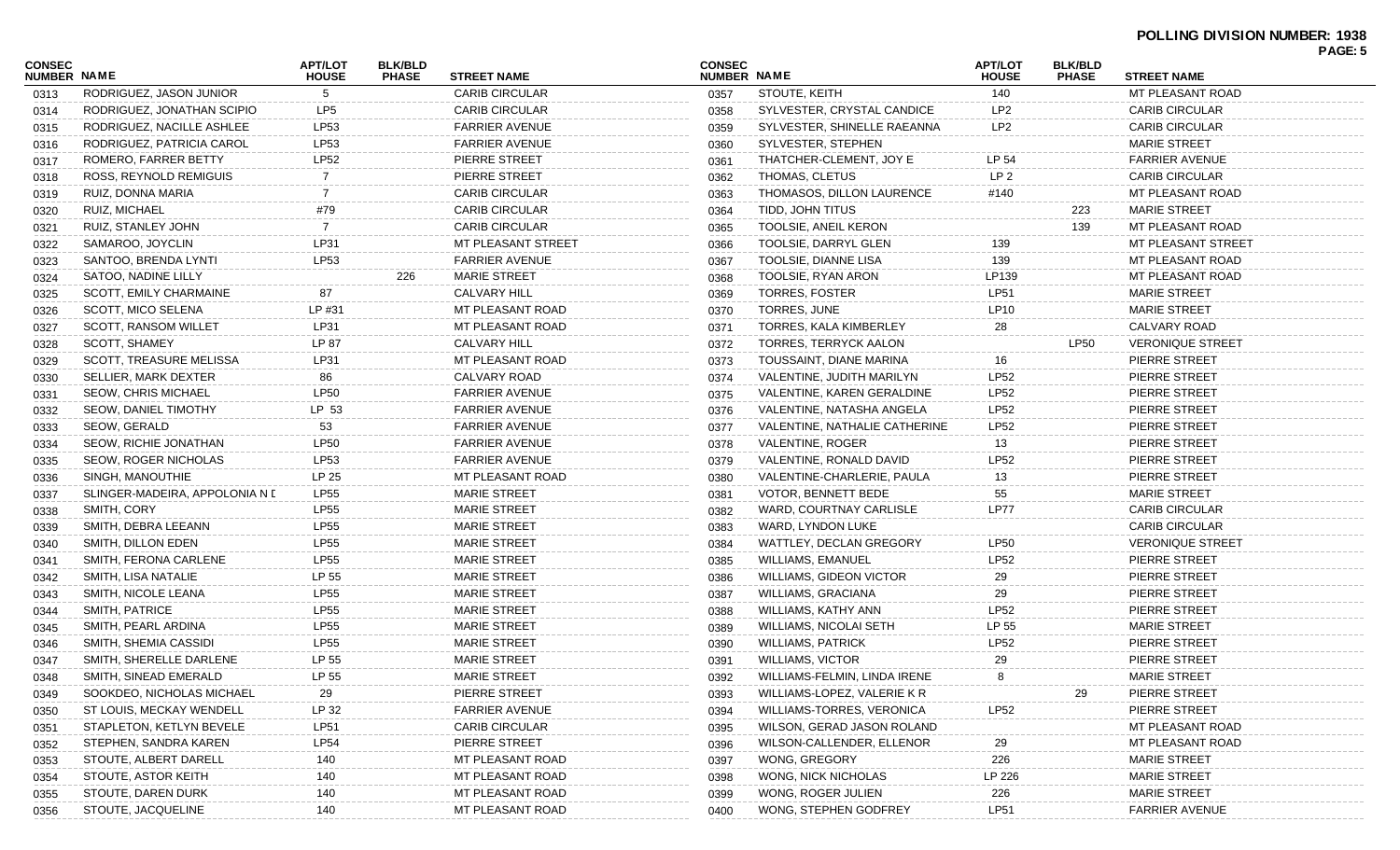| <b>CONSEC</b><br><b>NUMBER</b> | <b>NAME</b>                  | <b>APT/LOT</b><br><b>HOUSE</b> | <b>BLK/BLD</b><br><b>PHASE</b> | <b>STREET NAME</b>  |
|--------------------------------|------------------------------|--------------------------------|--------------------------------|---------------------|
| 0401                           | WONG-JEFFREY, CASSANDRA LEIA | 226                            |                                | <b>MARIE STREET</b> |